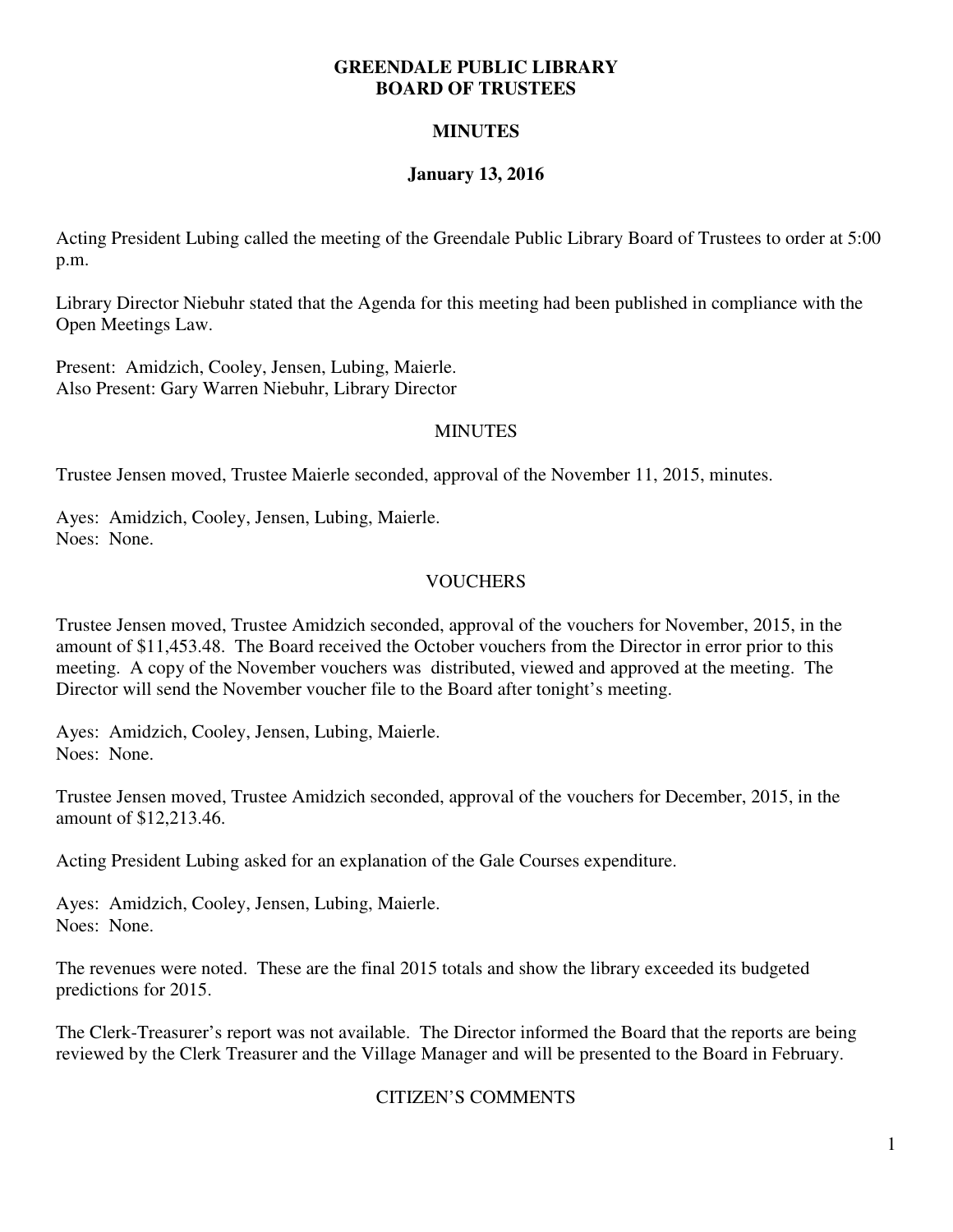None.

### UNFINISHED BUSINESS

Trustee Cooley moved, Trustee Jensen seconded, a motion to approve the 2016 Budget as passed by the Village Board in the amount of \$593,005.

Trustee Maierle requested an explanation of the increases in individual line items from the Director.

Ayes: Amidzich, Cooley, Jensen, Lubing, Maierle. Noes: None.

### NEW BUSINESS

The agenda was altered to discuss the Training Day Request ahead of the Review of Policies.

The Director reviewed with the Board the progress made in the Community Learning Center (CLC) Dementia Capable Community Project. The Director requested from the Board that the Library be closed from 8:00 a.m. to Noon on Friday, February 26<sup>th</sup> for the staff training. The Director agreed that staff will maintain usage statistics regarding activities within the Dementia Capable Community Project.

Trustee Cooley moved, Trustee Amidzich seconded, a motion to close the Library from 8:00 a.m. to Noon on Friday, February 26, 2016, for Dementia Capable Community Project staff training.

Ayes: Amidzich, Cooley, Jensen, Lubing, Maierle. Noes: None.

Review of Policies as listed on the agendas was postponed until the February meeting.

**CORRESPONDENCE** 

None

# PRESIDENT'S REPORT

None.

# DIRECTOR'S REPORT

None.

# GREENDALE PUBLIC LIBRARY FOUNDATION, INC., MONTHLY REPORT

None.

CALENDAR

None.

DISCUSSION